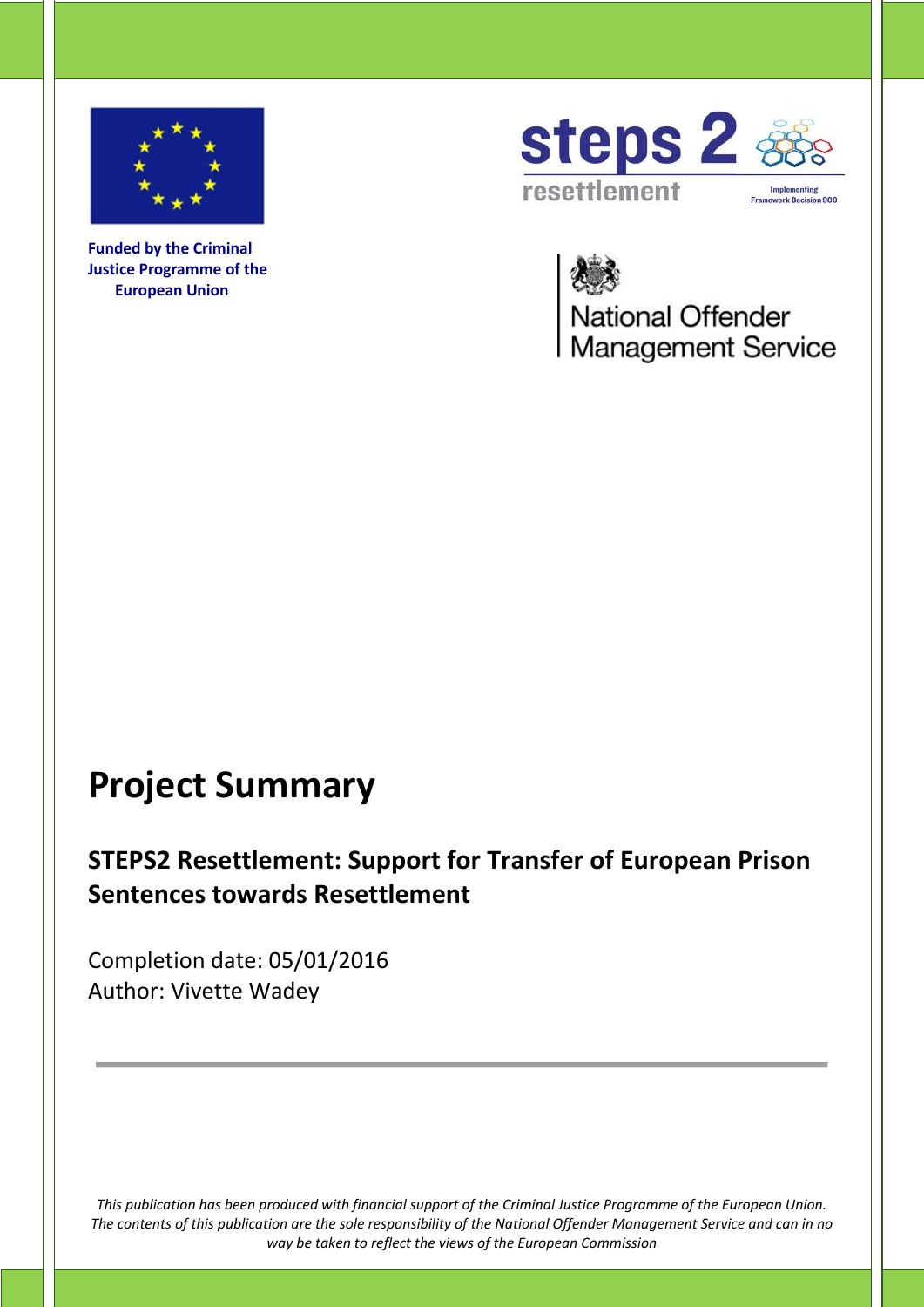## **STEPS2 Resettlement Project Summary**

STEPS 2 Resettlement aimed to support the effective delivery of Framework Decision (FD) 2008/909/JHA (transfer of prisoners) by investigating and analysing the legal and practical obstacles that may hinder its implementation and execution in all Member States (MS). The project assisted in working towards the goal of common European standards of working effectively with offenders. The project ran from March 2014 to February 2016 with funding from the Criminal Justice Programme of the European Union.

The project built upon previous research and projects (Implementation Support for the Transfer of European Probation Sentences (ISTEP) project - JUST/2010/JPEN/AG/1531, Developing the Use of Technical Tools for Cross-Border Resettlement (DUTT) -JUST/2010/JPEN/AG/EG/1462) in continuing to identify challenges that countries must meet to put the FD's into effect. In order for FD 909 to be implemented correctly, it is essential that staff and officials are well informed; this project aimed to increase mutual understanding and recognition of FD 909 to this effect. It also addressed the links between this FD and 2008/947/JHA (Probation & Alternative Sanctions) and 2009/829/JHA (European Supervision Order) and aimed to support both European Union (EU) MS and the European Commission to action these instruments and understand the practicalities of using them.

The project undertook foundation research into the issues and practicalities relating to all EU MS progress with implementation of this package of FD's, with a core focus on FD 909. Knowledge gained assisted in the identification of training needs and the provision of an evidence backed training package for officials.

Furthermore, this project developed a handbook for offenders which informs them during the transfer process under FD 909, and what to expect, aiding their social rehabilitation and reintegration into society. In turn, this will increase awareness for prison officials regarding the processes for transfer of offenders.

A series of expert groups and research involving representatives from a diverse spread of MS drew out information on MS current victims' agenda and liaison processes. This resulted in a short guidance document for MS concerning how victim liaison could be approached in light of FD 909, with specific regard to the context of the EU Victims' Directive.

STEPS 2 Resettlement acknowledges that any work towards social rehabilitation and reintegration which is undertaken during the prison sentence must be built upon after release. Much is known about 'what works' in resettlement, but the distinctive challenges in working well with prisoners transferred from abroad are less well understood. For this reason, resettlement practices are central to the success of FD909 and were the focus of workstream 3.

This project examined the transfer of data on offenders; not only the type of data to be transferred but also the legalities and data protection requirements associated. It gives an insight into the information being collected and recorded by MS, examines how this information is transferred across borders considering data protection and security issues, and identifies what data prison systems require in order to transfer an offender. The project examined the strengths and weaknesses of existing information exchanges and produced recommendations, best practices and an architectural design for a possible platform to facilitate data transfer.